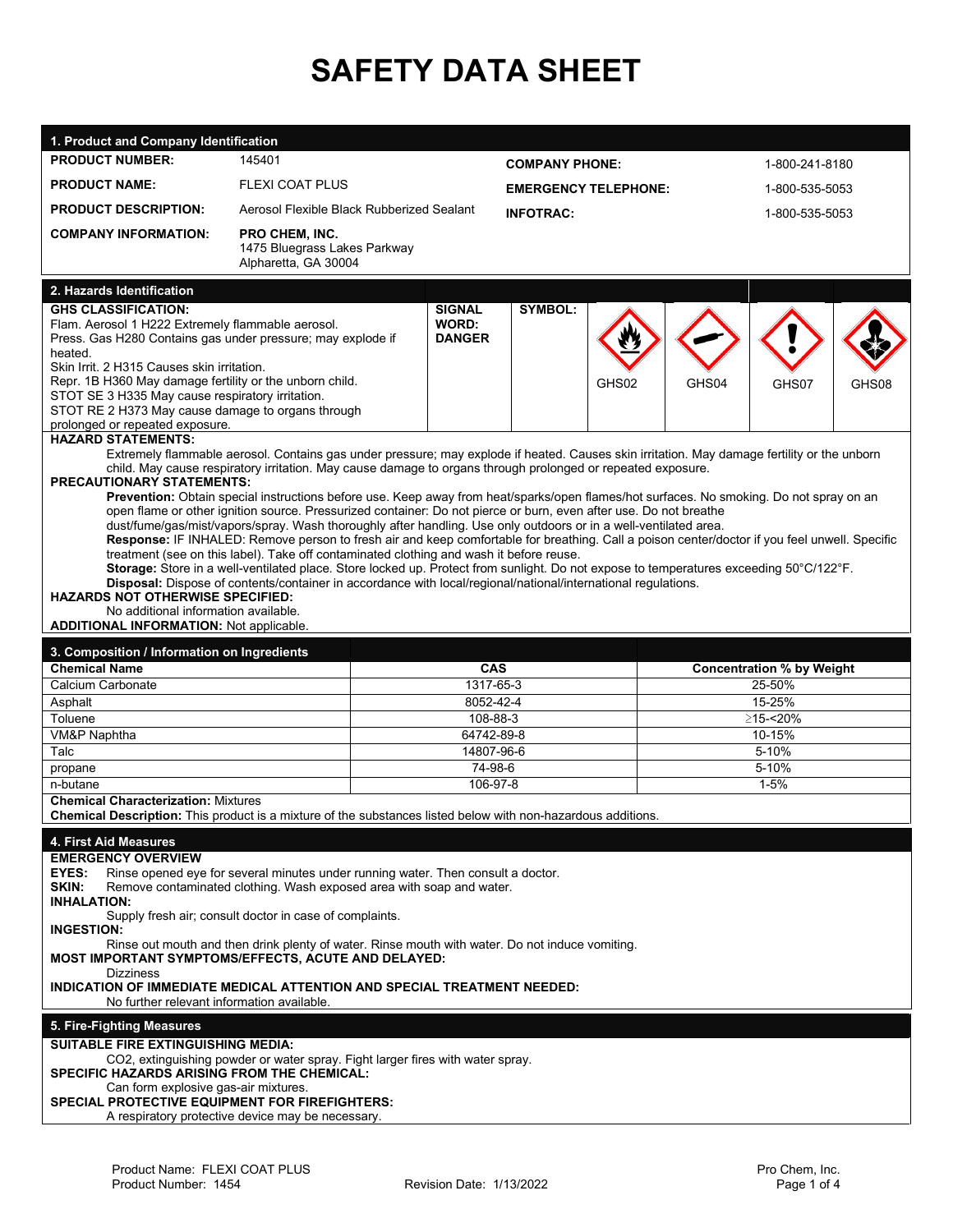| 6. Accidental Release Measures                                                                                                                                                                         |                                                                             |                                                                        |  |                                                                                                                          |                                                                                                                                             |
|--------------------------------------------------------------------------------------------------------------------------------------------------------------------------------------------------------|-----------------------------------------------------------------------------|------------------------------------------------------------------------|--|--------------------------------------------------------------------------------------------------------------------------|---------------------------------------------------------------------------------------------------------------------------------------------|
|                                                                                                                                                                                                        |                                                                             |                                                                        |  | PERSONAL PRECAUTIONS, PROTECTIVE EQUIPMENT AND EMERGENCY PROCEDURES:                                                     |                                                                                                                                             |
| Wear protective equipment. Keep unprotected persons away. Use respiratory protective device against the effects of fumes/dust/aerosol.<br><b>METHODS AND MATERIAL FOR CONTAINMENT AND CLEANING UP:</b> |                                                                             |                                                                        |  |                                                                                                                          |                                                                                                                                             |
|                                                                                                                                                                                                        |                                                                             |                                                                        |  | Ensure adequate ventilation. Dispose contaminated material as waste according to Section 13.                             |                                                                                                                                             |
|                                                                                                                                                                                                        |                                                                             |                                                                        |  |                                                                                                                          |                                                                                                                                             |
| 7. Handling and Storage<br><b>SAFE HANDLING:</b>                                                                                                                                                       |                                                                             |                                                                        |  |                                                                                                                          |                                                                                                                                             |
|                                                                                                                                                                                                        | Use only in well ventilated areas.                                          |                                                                        |  |                                                                                                                          |                                                                                                                                             |
|                                                                                                                                                                                                        | <b>SAFE STORAGE &amp; INCOMPATIBILITIES:</b>                                |                                                                        |  |                                                                                                                          |                                                                                                                                             |
|                                                                                                                                                                                                        |                                                                             |                                                                        |  | Keep away from sources of heat and direct sunlight. Do not warehouse in subfreezing conditions. Store locked up.         |                                                                                                                                             |
|                                                                                                                                                                                                        | 8. Exposure Controls / Personal Protection                                  |                                                                        |  |                                                                                                                          |                                                                                                                                             |
|                                                                                                                                                                                                        |                                                                             | Components with limit values that require monitoring at the workplace: |  |                                                                                                                          |                                                                                                                                             |
| 8052-42-4 Asphalt                                                                                                                                                                                      |                                                                             |                                                                        |  |                                                                                                                          |                                                                                                                                             |
| REL (USA)                                                                                                                                                                                              | Ceiling limit value: 5* mg/m <sup>3</sup>                                   |                                                                        |  |                                                                                                                          |                                                                                                                                             |
| TLV (USA)                                                                                                                                                                                              | *15-min; See Pocket Guide App. A<br>Long-term value: 0.5* mg/m <sup>3</sup> |                                                                        |  |                                                                                                                          |                                                                                                                                             |
|                                                                                                                                                                                                        |                                                                             | *inh. fraction; as benzene-soluble aerosol; BEIp                       |  |                                                                                                                          |                                                                                                                                             |
| 108-88-3 Toluene                                                                                                                                                                                       |                                                                             |                                                                        |  |                                                                                                                          |                                                                                                                                             |
| PEL (USA)                                                                                                                                                                                              | Long-term value: 200 ppm                                                    |                                                                        |  |                                                                                                                          |                                                                                                                                             |
|                                                                                                                                                                                                        | Ceiling limit value: 300; 500* ppm<br>*10-min peak per 8-hr shift           |                                                                        |  |                                                                                                                          |                                                                                                                                             |
| REL (USA)                                                                                                                                                                                              |                                                                             | Short-term value: 560 mg/m <sup>3</sup> , 150 ppm                      |  |                                                                                                                          |                                                                                                                                             |
|                                                                                                                                                                                                        |                                                                             | Long-term value: 375 mg/m <sup>3</sup> , 100 ppm                       |  |                                                                                                                          |                                                                                                                                             |
| TLV (USA)                                                                                                                                                                                              | Long-term value: 20 ppm                                                     |                                                                        |  |                                                                                                                          |                                                                                                                                             |
| 74-98-6 propane                                                                                                                                                                                        | BEI, NIC-OTO                                                                |                                                                        |  |                                                                                                                          |                                                                                                                                             |
| PEL (USA)                                                                                                                                                                                              |                                                                             | Long-term value: 1800 mg/m <sup>3</sup> , 1000 ppm                     |  |                                                                                                                          |                                                                                                                                             |
| REL (USA)                                                                                                                                                                                              |                                                                             | Long-term value: 1800 mg/m <sup>3</sup> , 1000 ppm                     |  |                                                                                                                          |                                                                                                                                             |
| TLV (USA)                                                                                                                                                                                              |                                                                             | refer to Appendix F inTLVs&BEIs book; D, EX                            |  |                                                                                                                          |                                                                                                                                             |
|                                                                                                                                                                                                        |                                                                             |                                                                        |  |                                                                                                                          |                                                                                                                                             |
| 106-97-8 n-butane<br>REL (USA)                                                                                                                                                                         |                                                                             | Long-term value: 1900 mg/m <sup>3</sup> , 800 ppm                      |  |                                                                                                                          |                                                                                                                                             |
| TLV (USA)                                                                                                                                                                                              |                                                                             | Short-term value: 2370 mg/m <sup>3</sup> , 1000 ppm                    |  |                                                                                                                          |                                                                                                                                             |
|                                                                                                                                                                                                        | (EX)                                                                        |                                                                        |  |                                                                                                                          |                                                                                                                                             |
|                                                                                                                                                                                                        | Ingredients with biological limit values:                                   |                                                                        |  |                                                                                                                          |                                                                                                                                             |
| 8052-42-4 Asphalt<br>BEI (USA)                                                                                                                                                                         |                                                                             |                                                                        |  |                                                                                                                          |                                                                                                                                             |
|                                                                                                                                                                                                        | Medium: urine                                                               |                                                                        |  |                                                                                                                          |                                                                                                                                             |
|                                                                                                                                                                                                        | Time: end of shift at end of workweek                                       |                                                                        |  |                                                                                                                          |                                                                                                                                             |
|                                                                                                                                                                                                        |                                                                             | Parameter: 1-Hydroxypyrene with hydrolysis (nonquantitative)           |  |                                                                                                                          |                                                                                                                                             |
|                                                                                                                                                                                                        | <b>PERSONAL PROTECTIVE EQUIPMENT:</b>                                       |                                                                        |  |                                                                                                                          |                                                                                                                                             |
|                                                                                                                                                                                                        |                                                                             |                                                                        |  |                                                                                                                          |                                                                                                                                             |
|                                                                                                                                                                                                        |                                                                             |                                                                        |  |                                                                                                                          |                                                                                                                                             |
|                                                                                                                                                                                                        |                                                                             |                                                                        |  |                                                                                                                          |                                                                                                                                             |
|                                                                                                                                                                                                        | Eye/Face Protection: Tightly sealed goggles.                                |                                                                        |  |                                                                                                                          |                                                                                                                                             |
|                                                                                                                                                                                                        |                                                                             |                                                                        |  | Skin Protection: Hand Protection: Nitrile gloves. The glove material must be impermeable and resistant to the substance. |                                                                                                                                             |
|                                                                                                                                                                                                        |                                                                             |                                                                        |  |                                                                                                                          | Respiratory Protection: Breathing Equipment: A respirator is generally not necessary when using this product outdoors or in large open      |
|                                                                                                                                                                                                        |                                                                             |                                                                        |  |                                                                                                                          | areas. In cases where short and/or long-term overexposure exists, a charcoal filter respirator should be worn. If you suspect overexposure  |
|                                                                                                                                                                                                        |                                                                             | conditions exist, please consult an authority on chemical hygiene.     |  |                                                                                                                          | General Hygiene Considerations: Hygienic Protection: Keep away from foodstuffs and animal feed. Wash hands after use. Immediately           |
|                                                                                                                                                                                                        |                                                                             |                                                                        |  |                                                                                                                          | remove all soiled and contaminated clothing. Wash hands after use. Store protective clothing separately. Avoid contact with the skin. Avoid |
|                                                                                                                                                                                                        |                                                                             | contact with the eyes and skin. Do not eat or drink while working.     |  |                                                                                                                          |                                                                                                                                             |
| 9. Physical & Chemical Properties                                                                                                                                                                      |                                                                             |                                                                        |  |                                                                                                                          |                                                                                                                                             |
| Appearance:                                                                                                                                                                                            |                                                                             | Aerosol.                                                               |  | Flammability(solid/gas):                                                                                                 | Extremely flammable.                                                                                                                        |
| Odor:                                                                                                                                                                                                  |                                                                             | Aromatic                                                               |  | Explosive Limit-Lower (%):                                                                                               | 1.1 Vol %                                                                                                                                   |
| <b>Odor Threshold:</b>                                                                                                                                                                                 |                                                                             | Not determined.                                                        |  | <b>Explosive Limit-Upper (%):</b>                                                                                        | 7 Vol %                                                                                                                                     |
| pH:                                                                                                                                                                                                    |                                                                             | Not determined.                                                        |  | <b>Vapor Density:</b>                                                                                                    | Not determined.                                                                                                                             |
| <b>Melting Point/Range:</b>                                                                                                                                                                            |                                                                             | Undetermined.                                                          |  | Vapor Pressure:                                                                                                          | Not determined.                                                                                                                             |
| <b>Boiling Point:</b>                                                                                                                                                                                  |                                                                             | $-44^{\circ}$ C (-47.2°F)                                              |  | <b>Relative Density:</b>                                                                                                 | Between 0.77 and 0.85 (Water equals 1.00)                                                                                                   |
| <b>Viscosity:</b>                                                                                                                                                                                      |                                                                             | Not determined.                                                        |  | Solubility:                                                                                                              | Not determined.                                                                                                                             |
| <b>Flash Point:</b><br><b>Evaporation Rate:</b>                                                                                                                                                        |                                                                             | $-19^{\circ}$ C (-2.2 $^{\circ}$ F)<br>Not applicable.                 |  | <b>Auto-Ignition Temp:</b><br><b>Decomposition Temp:</b>                                                                 | Product is not self-igniting.<br>Not determined.                                                                                            |
| Partition Coeff(n-octanol/water):                                                                                                                                                                      |                                                                             | Not determined.                                                        |  | Danger of Explosion:                                                                                                     | In use, may form flammable/explosive vapour-                                                                                                |

## **10. Stability & Reactivity Information REACTIVITY:**

Stable at normal temperatures.

air mixture.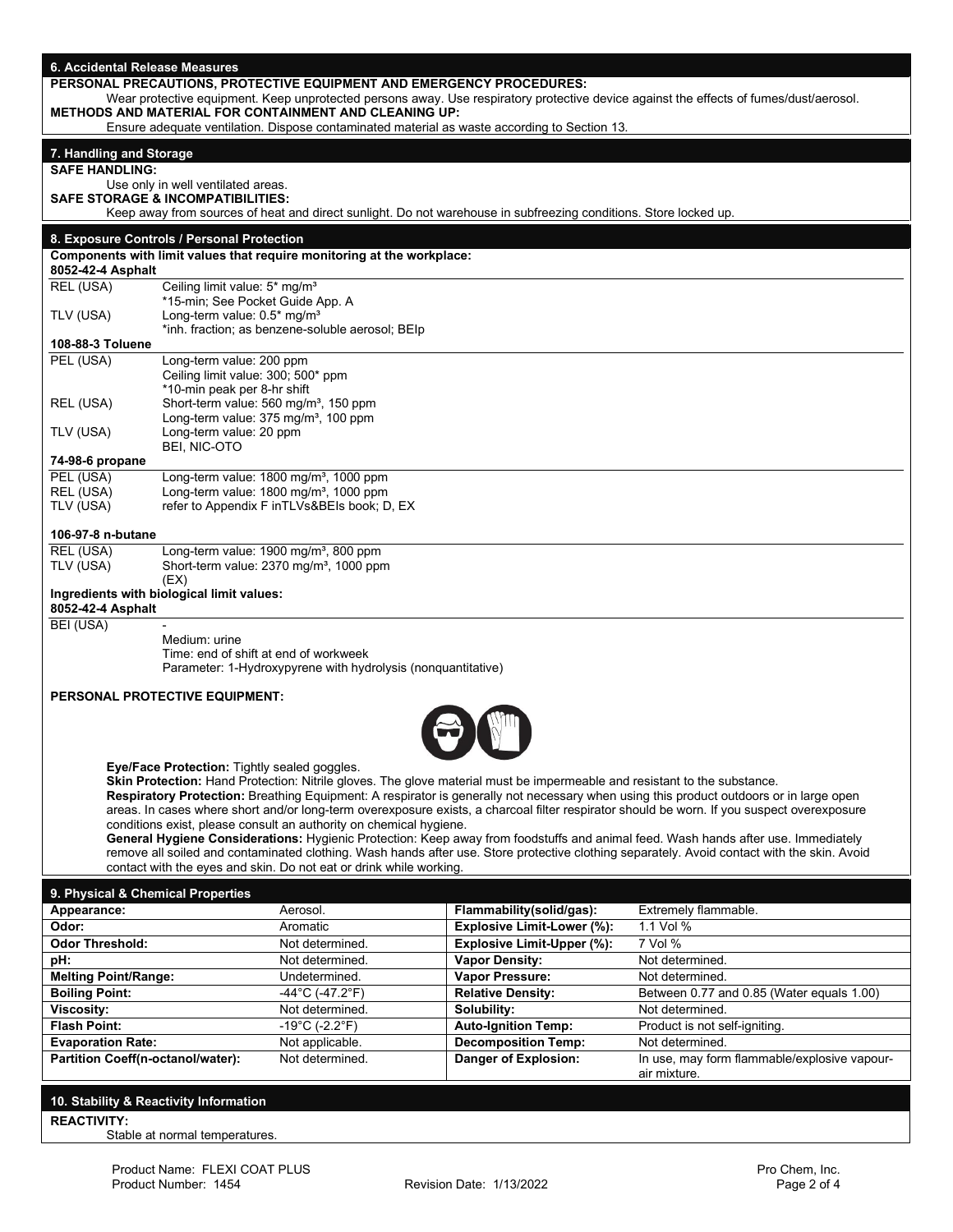|      | <b>CHEMICAL STABILITY:</b><br>Not fully evaluated.                                                                                                                                                                  |
|------|---------------------------------------------------------------------------------------------------------------------------------------------------------------------------------------------------------------------|
|      | <b>POSSIBILITY OF HAZARDOUS REACTIONS:</b><br>No dangerous reactions known.                                                                                                                                         |
|      | <b>CONDITIONS TO AVOID:</b><br>Do not allow can to exceed 120°F. Do not warehouse in subfreezing temperatures.                                                                                                      |
|      | <b>INCOMPATIBLE MATERIALS:</b><br>No further relevant information available.                                                                                                                                        |
|      | <b>HAZARDOUS DECOMPOSITION PRODUCTS:</b><br>No dangerous decomposition products known.                                                                                                                              |
|      | 11. Toxicological Information                                                                                                                                                                                       |
|      | <b>INFORMATION ON TOXICOLOGICAL EFFECTS:</b>                                                                                                                                                                        |
|      | No data available.<br><b>PRIMARY ROUTE OF ENTRY:</b>                                                                                                                                                                |
|      | <b>Eyes:</b> No irritating effect.<br>Skin: Irritant to skin and mucous membranes.                                                                                                                                  |
|      | <b>Sensitization:</b> No sensitizing effects known.                                                                                                                                                                 |
|      | 12. Ecological Information<br><b>AQUATIC TOXICITY:</b>                                                                                                                                                              |
|      | Hazardous for water, do not empty into drains.                                                                                                                                                                      |
|      | PERSISTENCE AND DEGRADABILITY:<br>The product is degradable after prolonged exposure to natural weathering processes.                                                                                               |
|      | <b>OTHER INFORMATION:</b><br>This product does not contain any chlorofluorocarbons (CFC's), hydrochlorofluorocarbons (HCFC's), perfluorocarbons (PFC's), heavy metals                                               |
|      | (chromium, lead, cadmium), or chlorinated solvents.<br><b>BIOACCUMULATIVE POTENTIAL:</b>                                                                                                                            |
|      | No further relevant information available.<br><b>MOBILITY IN SOIL:</b>                                                                                                                                              |
|      | No further relevant information available.<br><b>OTHER ADVERSE EFFECTS:</b>                                                                                                                                         |
|      | No further relevant information available.                                                                                                                                                                          |
|      | 13. Disposal Consideration<br>Dispose of in accordance with local, state and federal regulations. Do not puncture, incinerate, or compact. Partially empty cans must be disposed of                                 |
|      | responsibly. Do not heat or cut empty containers with electric or gas torches.                                                                                                                                      |
|      | Recommendation: Completely empty cans should be recycled.                                                                                                                                                           |
| DOT: | 14. Transportation Information<br><b>UN Number: UN1950</b>                                                                                                                                                          |
|      | <b>UN Proper Shipping Name: Aerosols, flammable</b><br><b>Transport Hazard Class(es):</b>                                                                                                                           |
|      | <b>Class: 2.1</b>                                                                                                                                                                                                   |
|      | <b>Packing Group: -</b>                                                                                                                                                                                             |
|      | Marine Pollutant: No                                                                                                                                                                                                |
|      | Special Precautions for User: Warning: Gases                                                                                                                                                                        |
|      | EMS Number: F-D,S-U<br>UN "Model Regulation": UN 1950 AEROSOLS, 2.1                                                                                                                                                 |
| ADR: | <b>UN Number: UN1950</b><br>UN Proper Shipping Name: Aerosols, flammable                                                                                                                                            |
|      | <b>Transport Hazard Class(es):</b><br><b>Class: 2.1</b>                                                                                                                                                             |
|      | <b>Packing Group: -</b><br>Marine Pollutant: No                                                                                                                                                                     |
|      | Special Precautions for User: Warning: Gases<br><b>EMS Number: F-D.S-U</b>                                                                                                                                          |
|      | UN "Model Regulation": UN 1950 AEROSOLS, 2.1                                                                                                                                                                        |
|      | 15. Regulatory Information                                                                                                                                                                                          |
|      | <b>US. FEDERAL REGULATIONS:</b><br>SARA Section 355 (extremely hazardous substances): None of the ingredients in this product are listed.<br>SARA Section 313 (Specific toxic chemical listings):                   |
|      | 108-88-3 Toluene<br>Toxic Substances Control Act (TSCA): All hazardous ingredients are found on the inventory list of substances.                                                                                   |
|      | Canadian Domestic Substances List (DSL): All ingredients are listed or exempted.<br>Consumer Product Safety Comission (CPSC): This product complies with 16 CFR 1303 and does not contain more than 90 ppm of lead. |
|      | California Proposition 65 chemicals known to cause cancer:<br>333-86-4 Carbon black                                                                                                                                 |
|      | Prop 65 chemicals known to cause birth defects or reproductive harm:<br>108-88-3 Toluene                                                                                                                            |